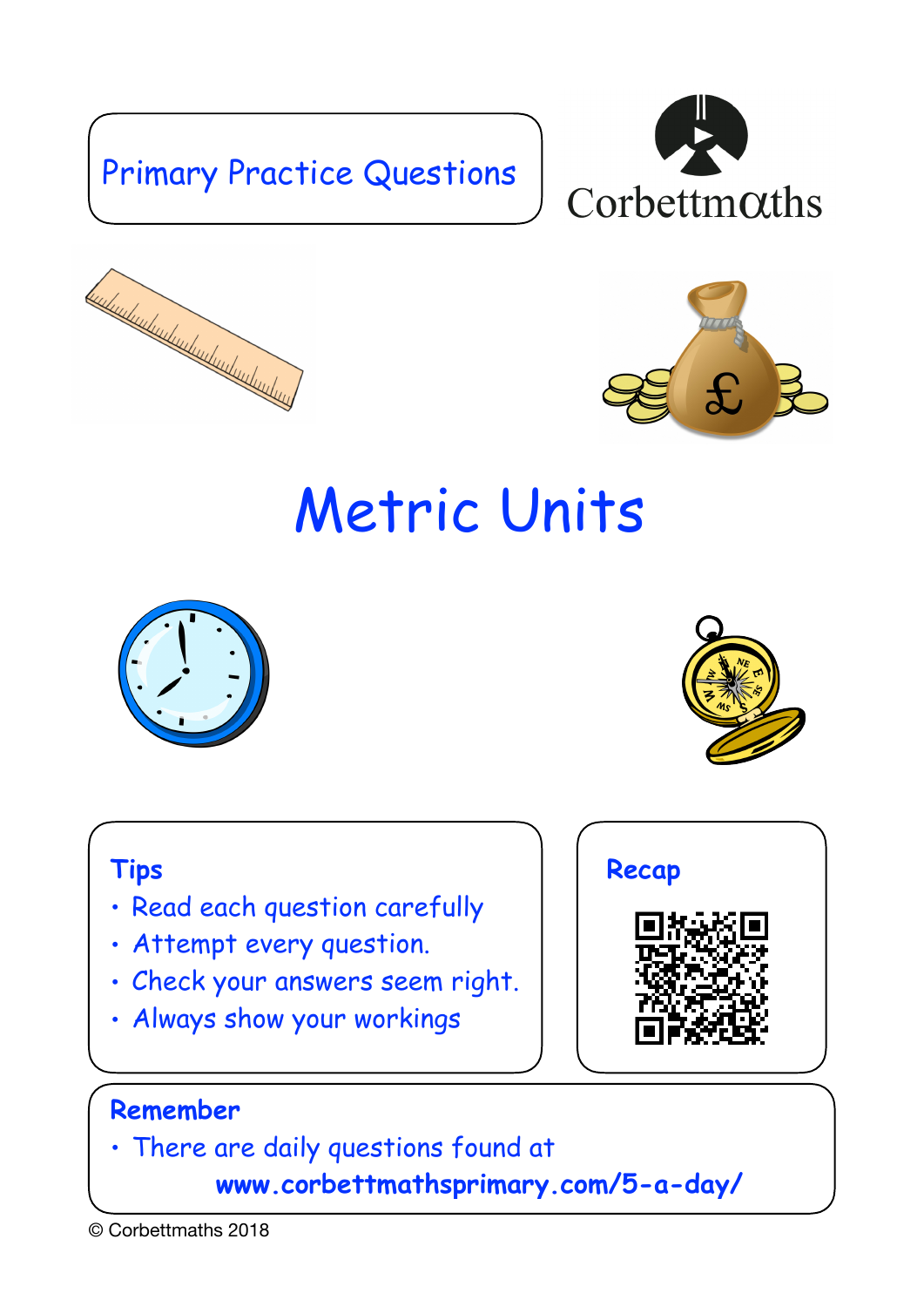1. A can of beans has a mass of 450 grams



Draw an arrow on the scale to show 450g

Olivia has two cans of beans.

What is the mass of two cans of beans?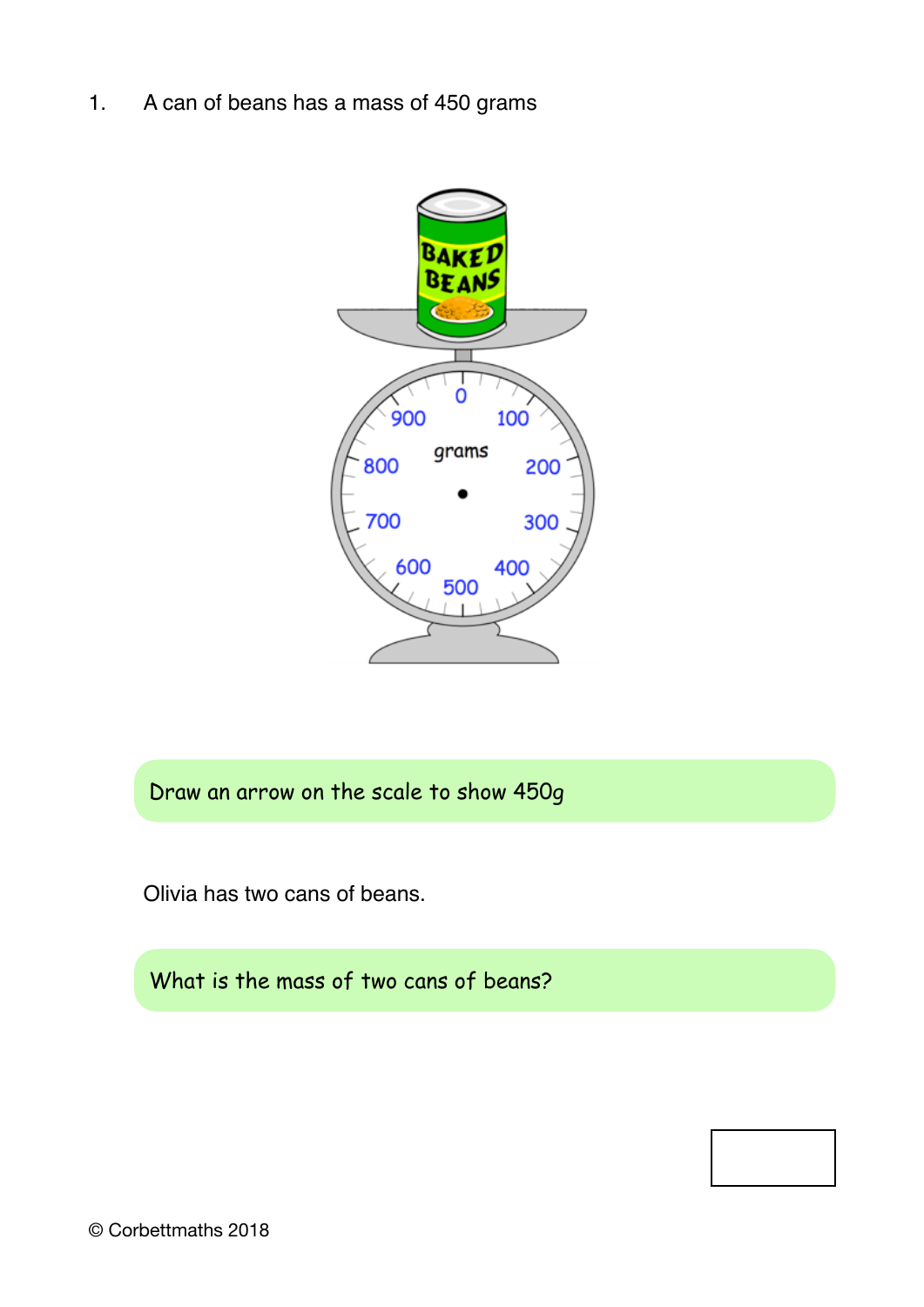2. Two apples have the same mass. Together they have a mass of 320g



What is the mass of one apple?



3. Draw a 5 centimetre line.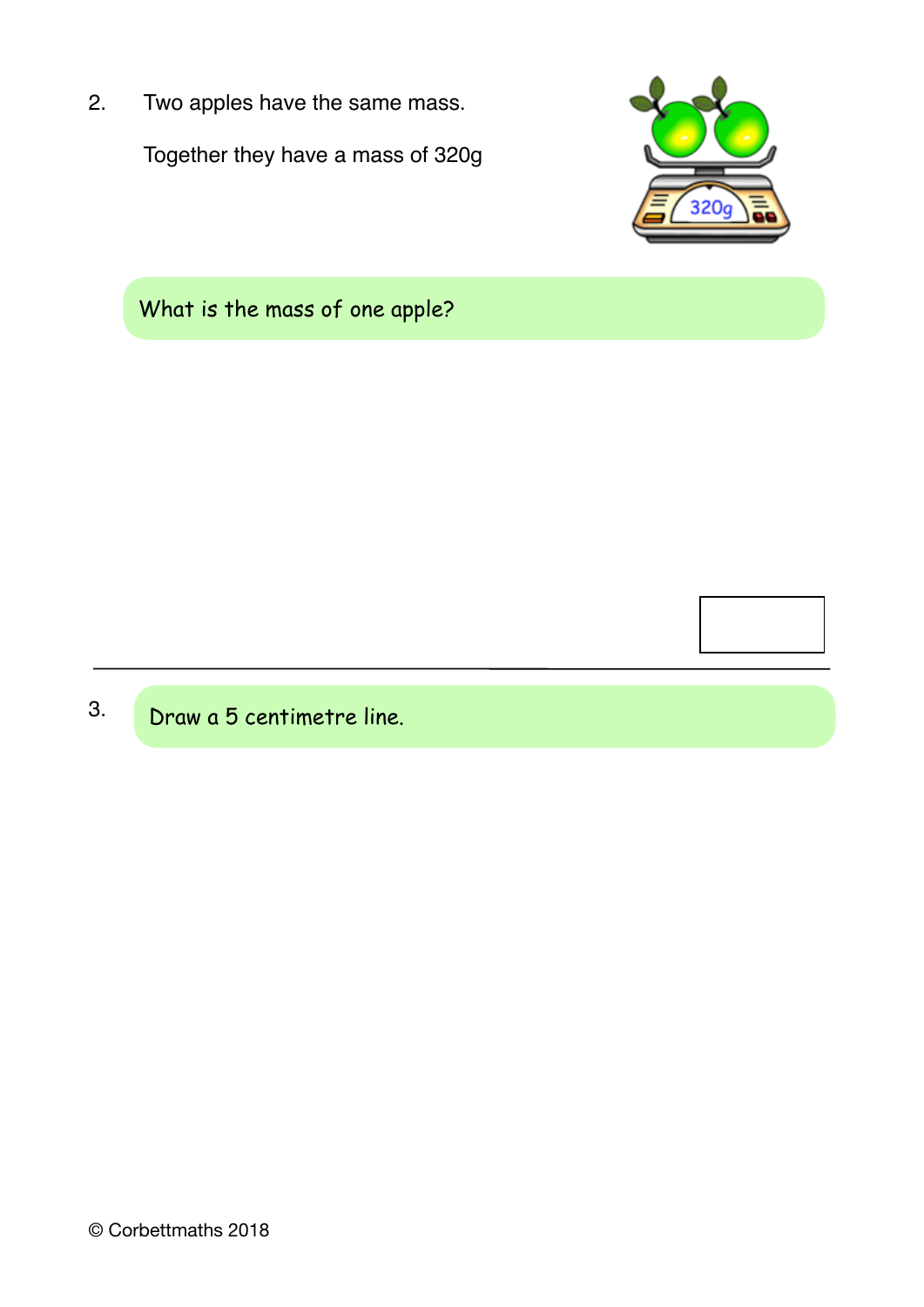4. Chloe weighs 58 kilograms.

David weighs 26 kilograms less than Chloe.

Draw an arrow on the scale to show how much David weighs.





cm

#### 6. Change 300 centimetres into metres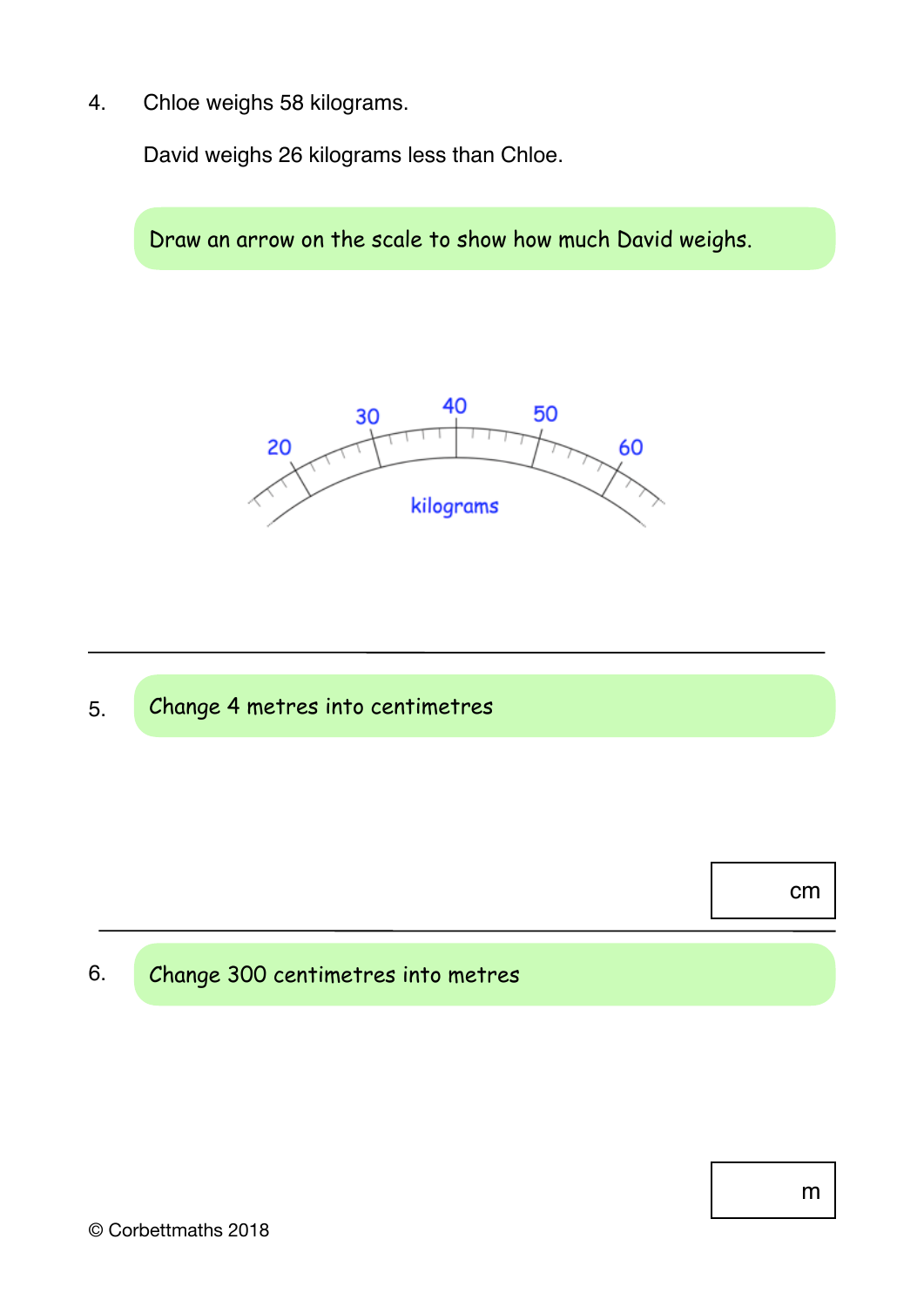cm

#### 8. Change 9 kilometres into metres

m

#### 9. Change 6 litres into millilitres

ml

#### 10. Change 20 kilograms into grams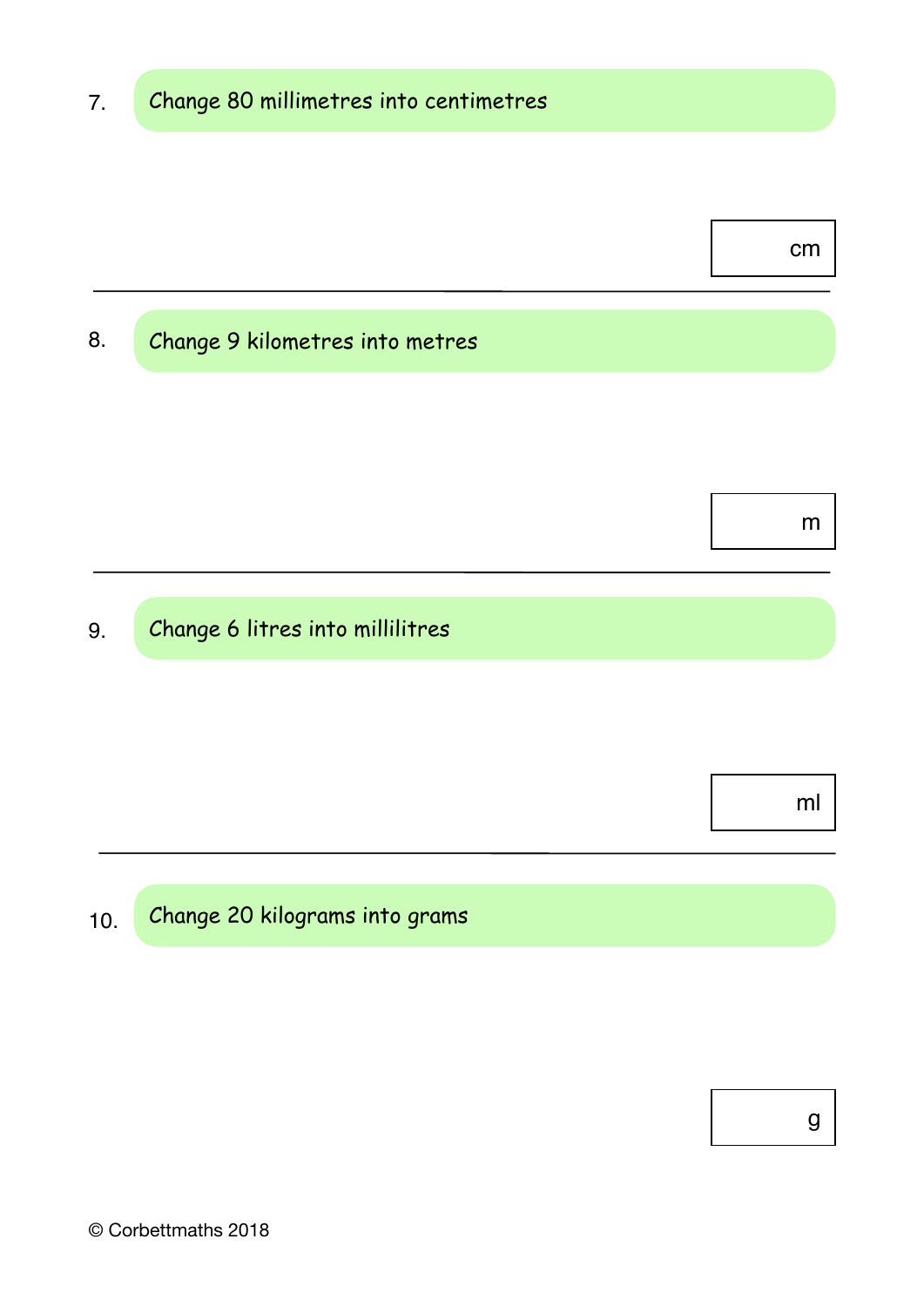11. Frank places some oranges on a scale.



He takes away one orange. The mass goes down by 130 grams.

Draw the pointer in its new position.

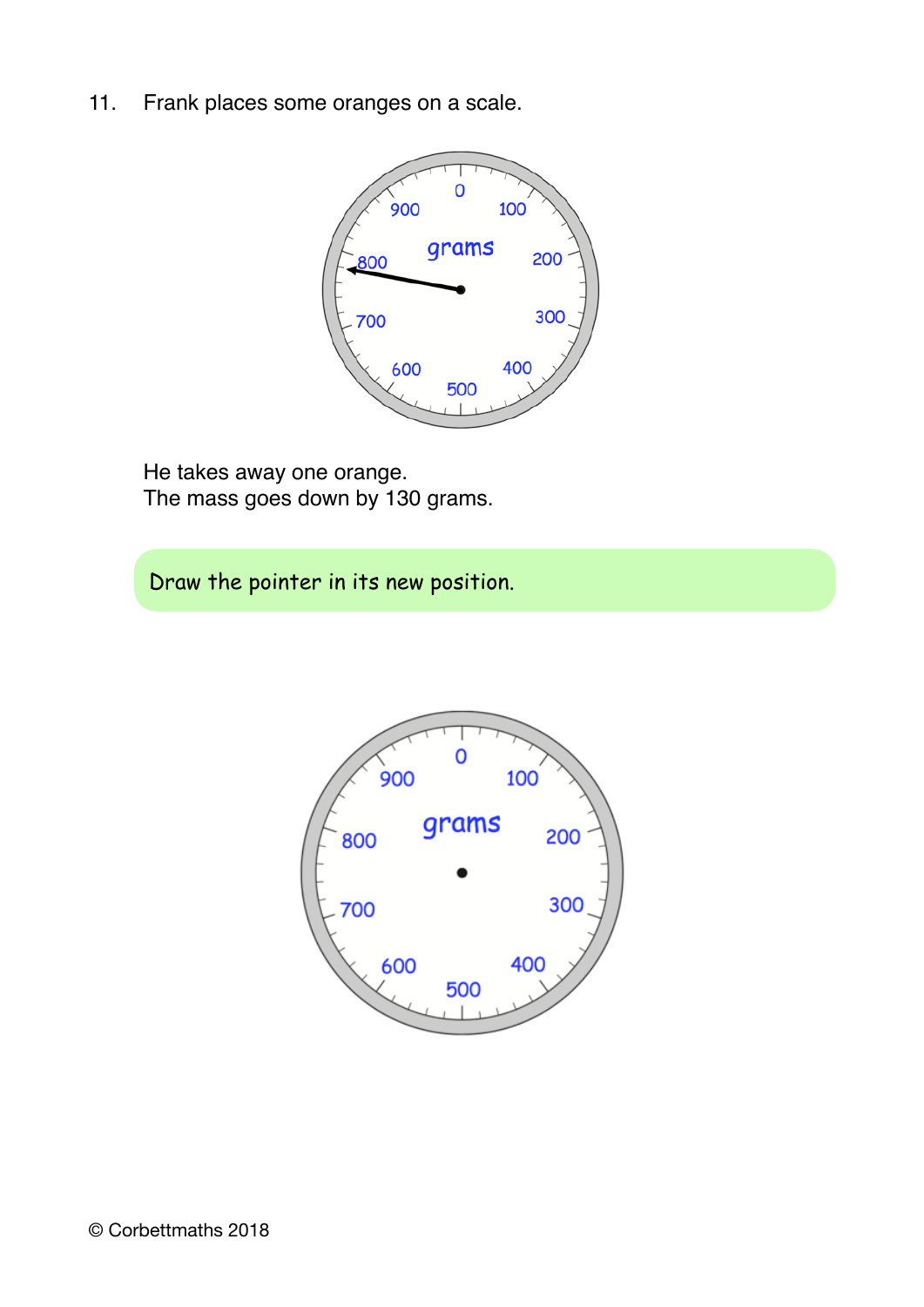12. 5 identical pink blocks have a mass of 1 kilogram.



Find the mass of one pink block

- 
- 13. Ruth runs 800 metres on Monday, Tuesday, Wednesday, Thursday and Friday.

How far has she run in total? Give your answer in kilometres

km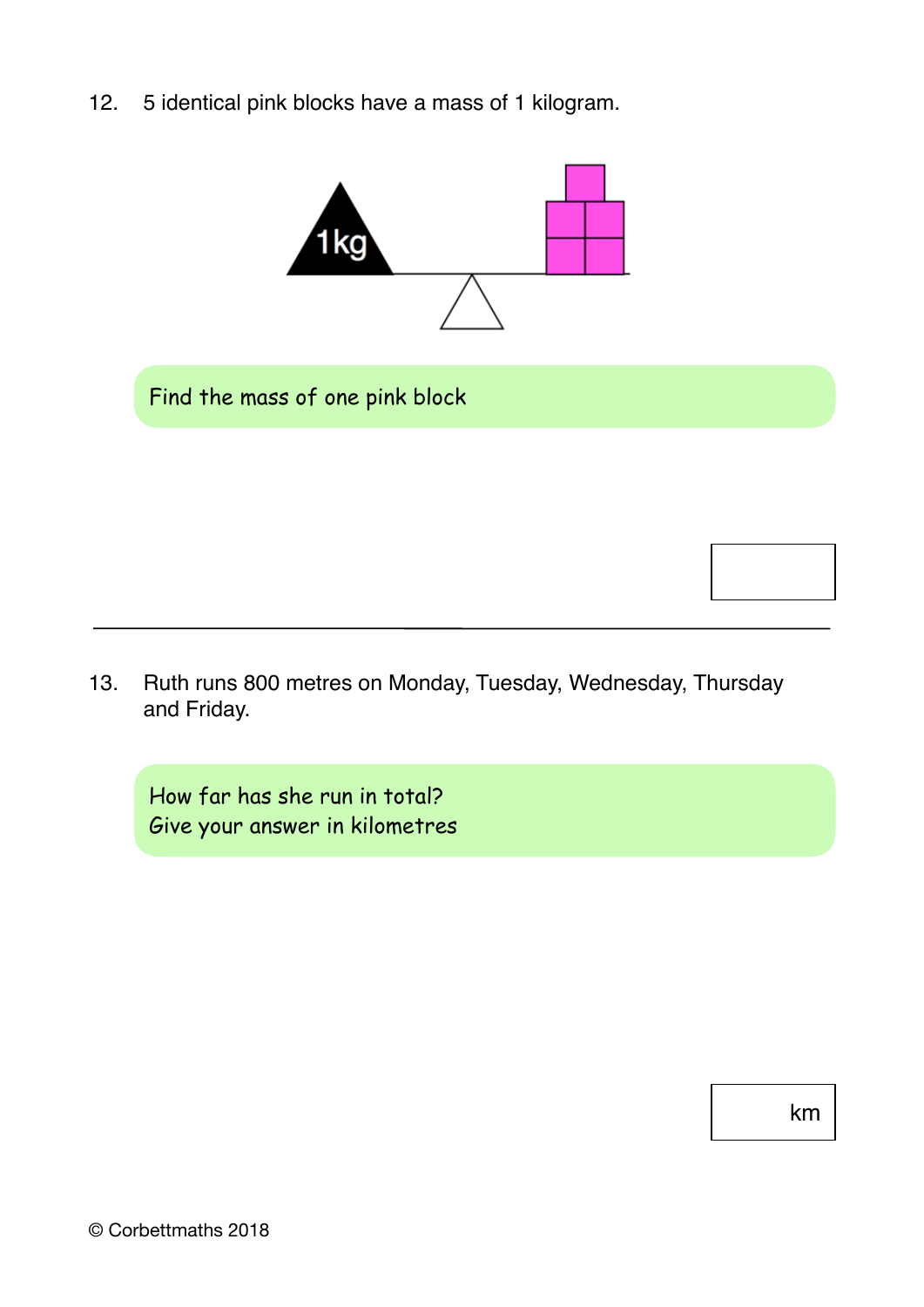15. Change 55 centimetres into metres

m

cm

#### 16. Change 780 metres into kilometres

km

#### 17. Change 0.04 kilometres into metres

m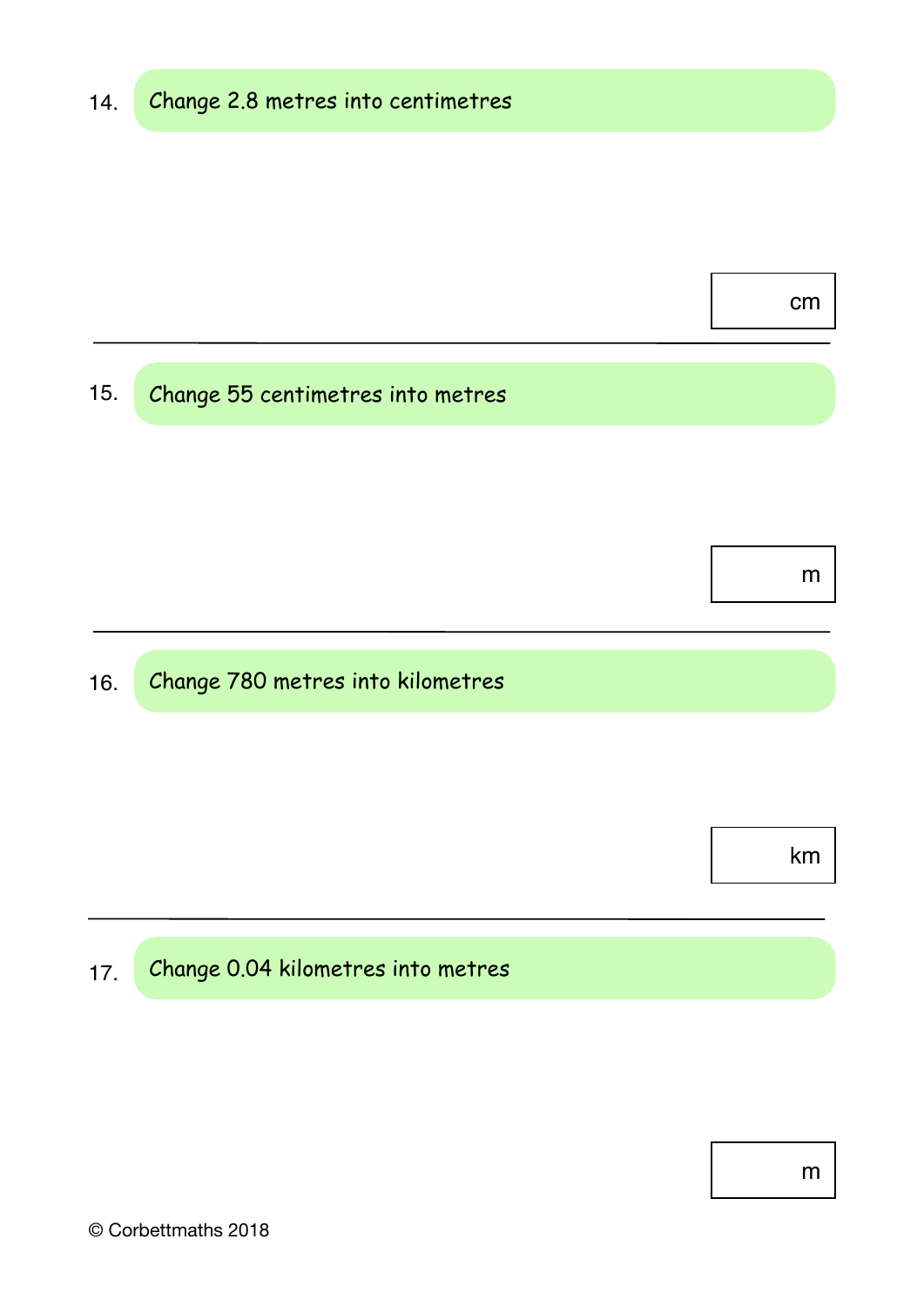19. Change 5.2 kilograms into grams

g

L

#### 20. Change 13.5 litres into millilitres

ml

#### 21. Change 16 grams into kilograms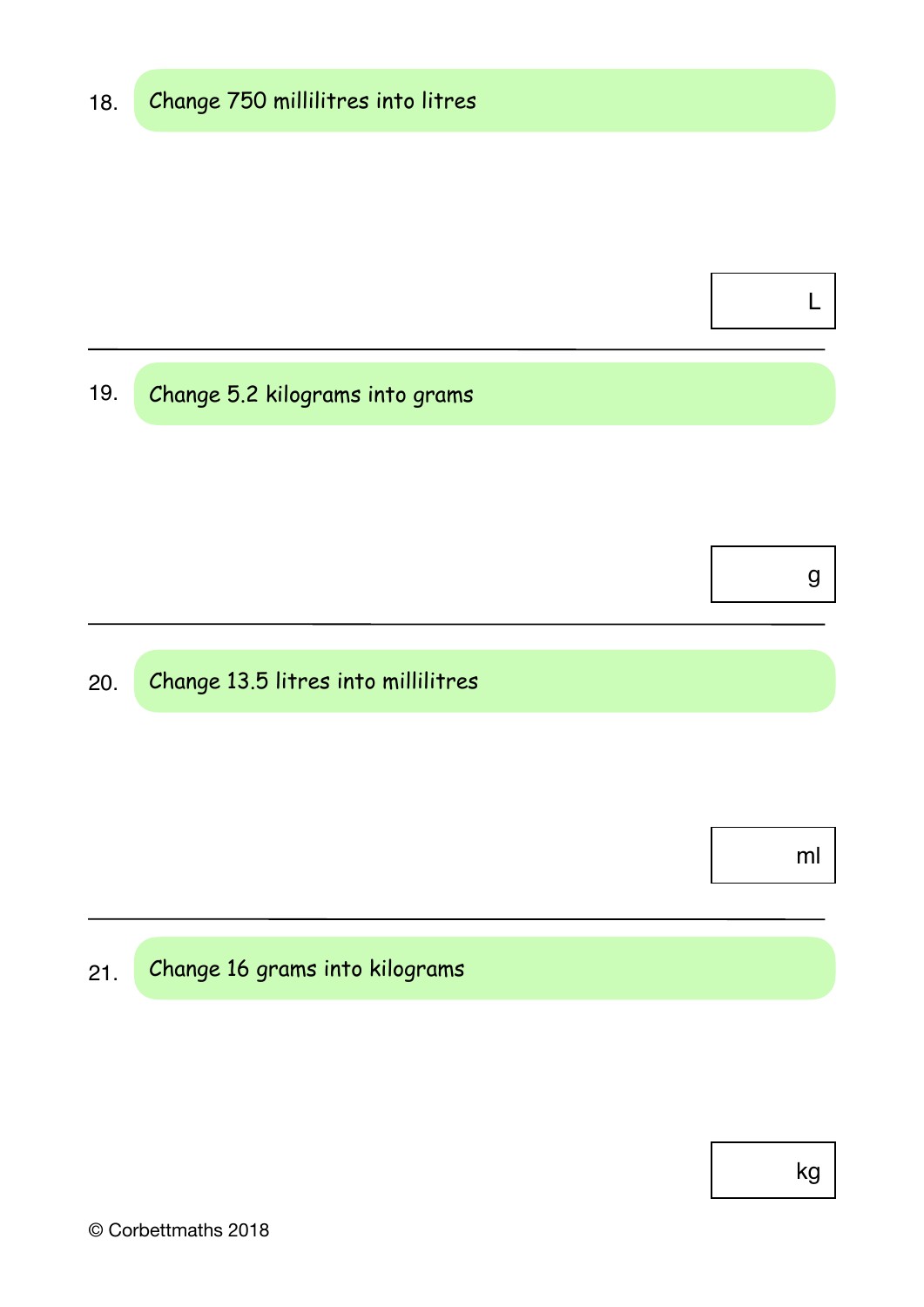22. Matthew is 1.74 metres tall.



## Write this height in centimetres

cm

23. James and Jack buy 3 litres of orange juice.

Each boy drinks 650 millilitres of orange juice.

How much orange juice is left?

© Corbettmaths 2018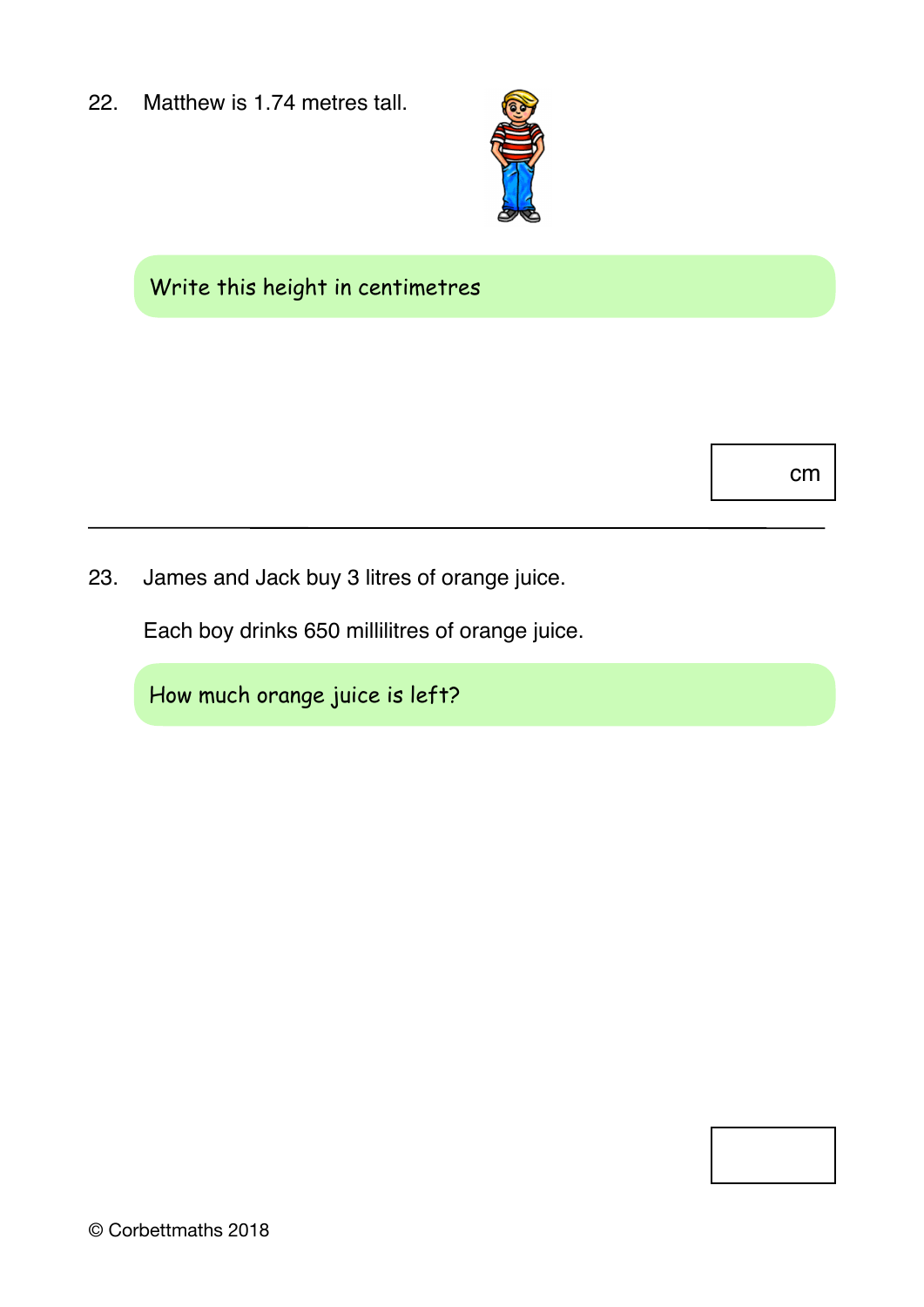24. Rebecca has two dogs, Lucky and Pepe Lucky has a mass of 7.2 kilograms Pepe is 900 grams lighter than Lucky



How heavy is Pepe?



25. Michael and Rosie each have a bottle of water.

Michael's bottle contains  $1\frac{3}{4}$  litres

Rosie's bottle contains 2.2 litres.

How many more **millilitres** of water does Rosie have than Michael?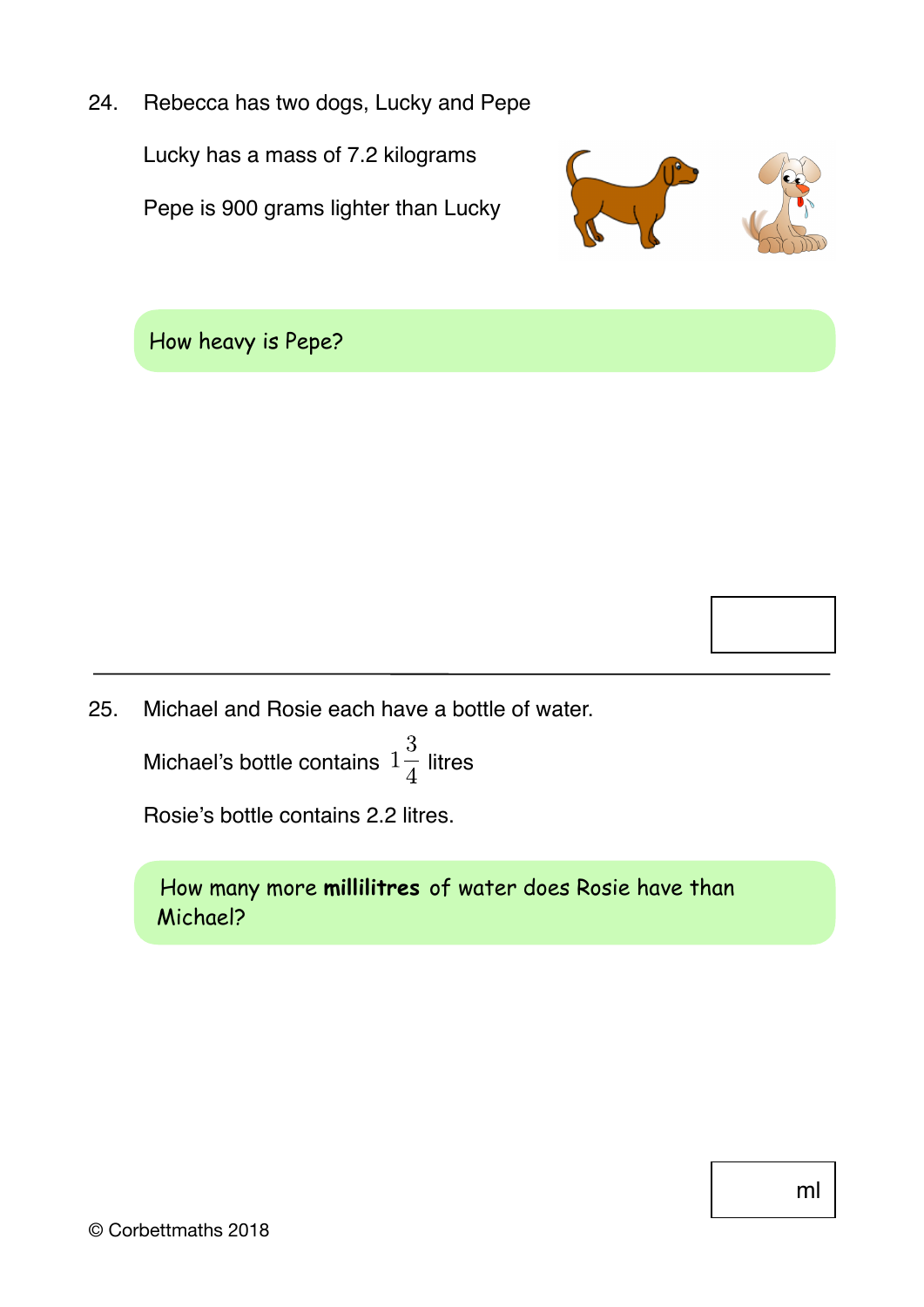26. Four friends are in a race.

Alice is 4 metres ahead of Barry.

Ciara is 9 metres behind Dylan

Barry is 5 metres behind Dylan

Write the names of the runners in order, starting with the friend who is furthest ahead.



furthest ahead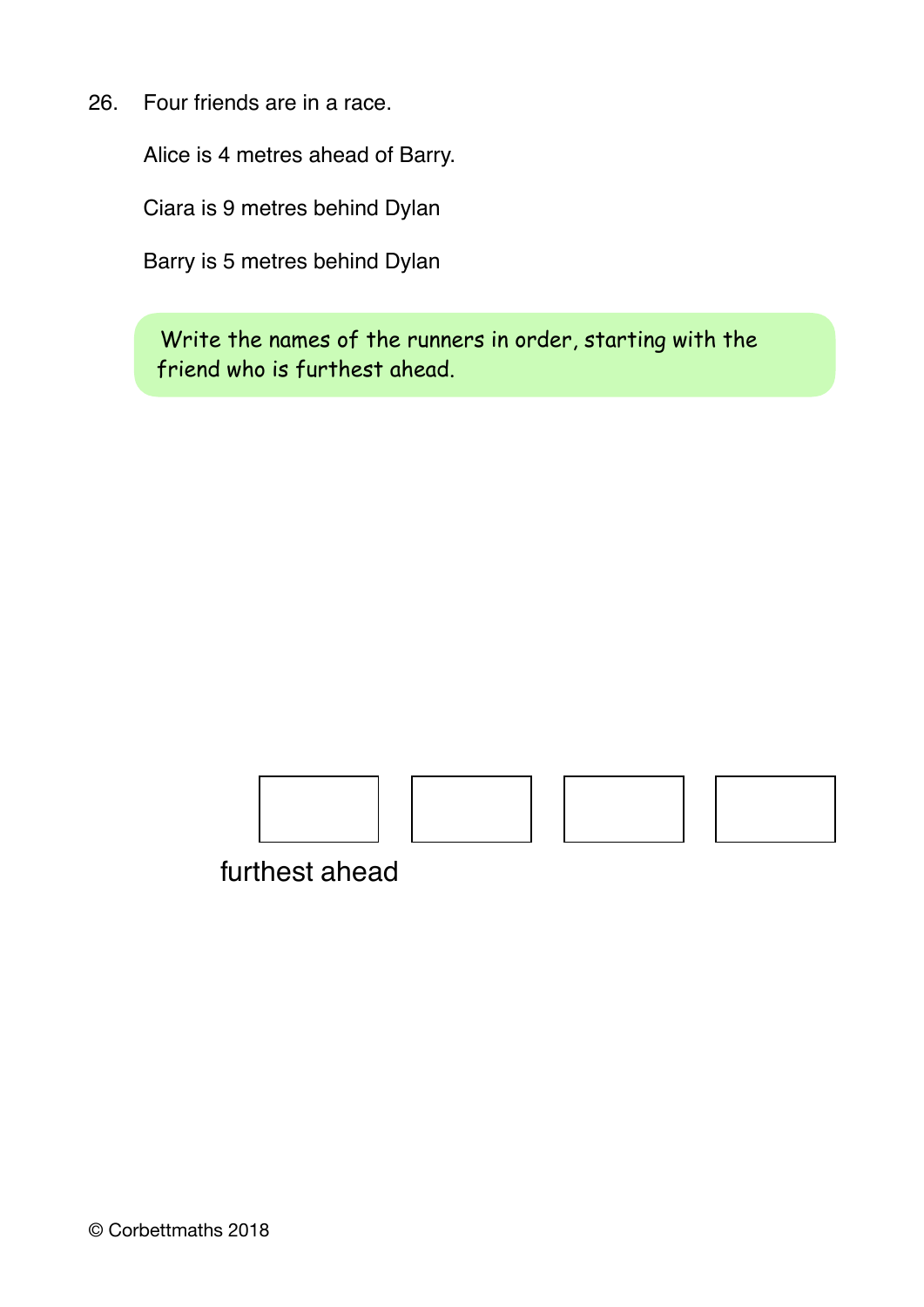27. A bottle of cola holds 3 litres.



How many 150 millilitre glasses can be poured from the bottle?

28. Grapes cost £4.80 per kilogram Blueberries cost £8 per kilogram

> Work out the **total cost** of 250g of grapes and 100g of blueberries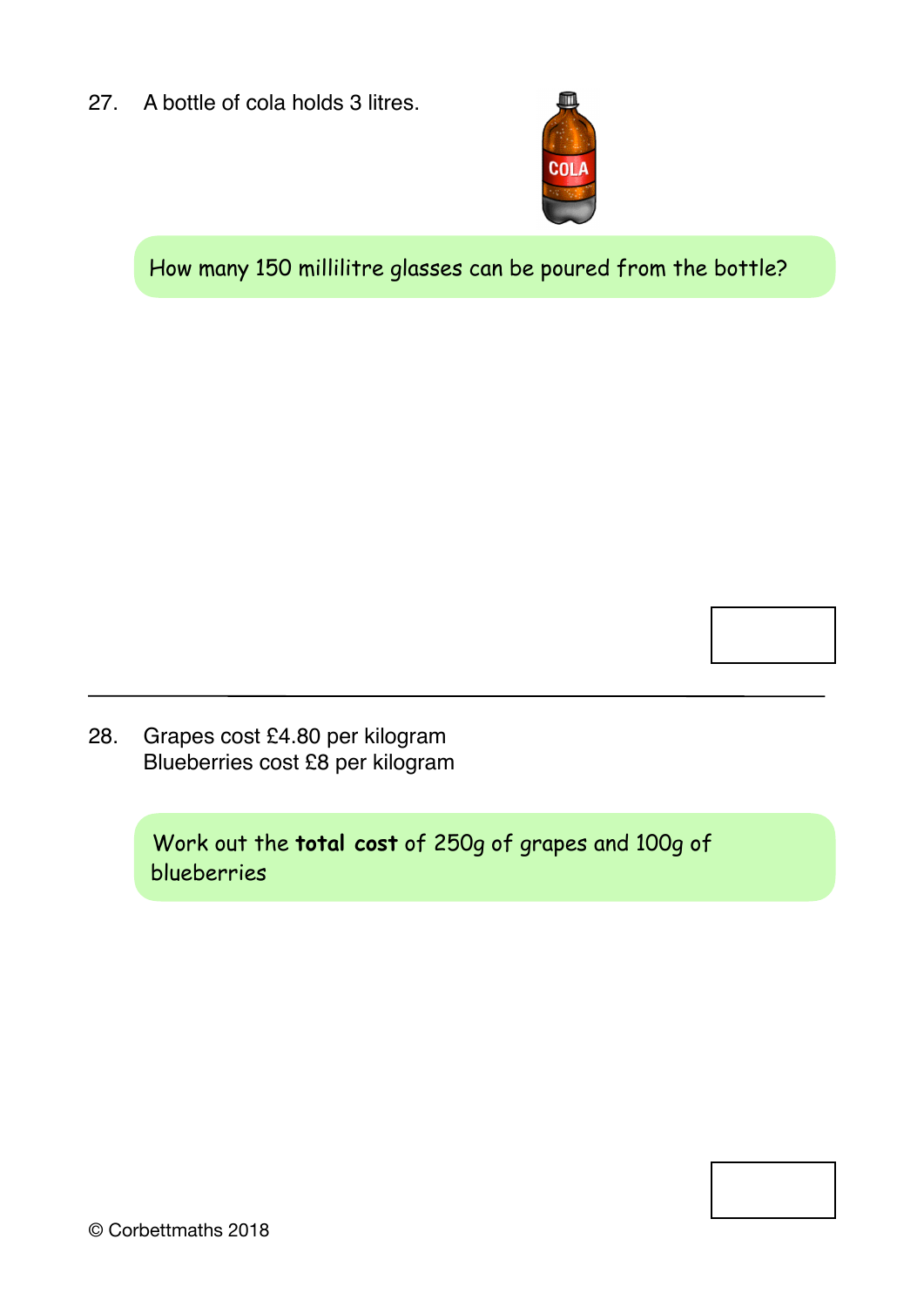29. There are 14 children at a birthday party.

There are 8 litres of lemonade at the beginning of the party.

Each child drank 280 millilitres of lemonade.

How much lemonade is left?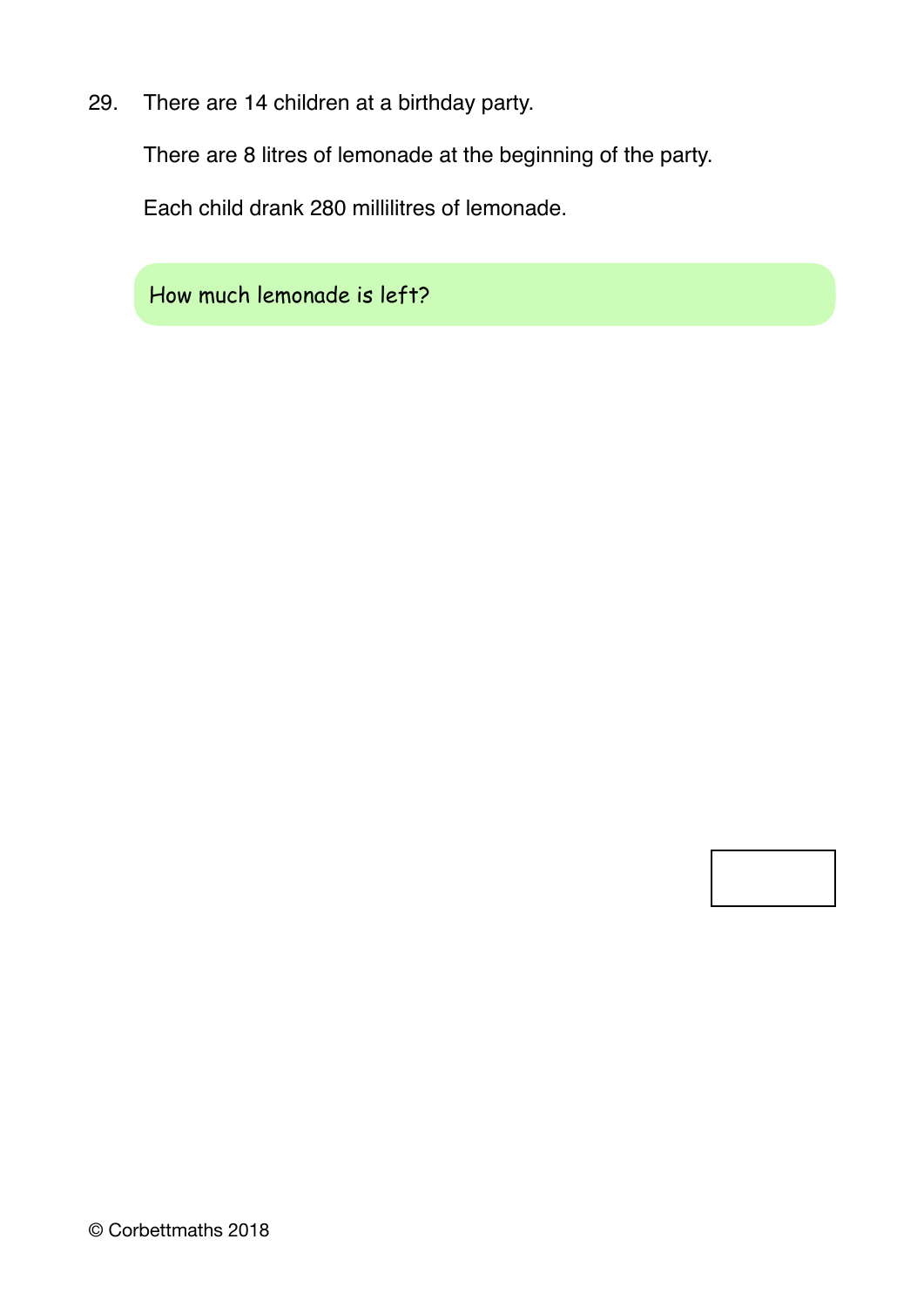30. A gram of saffron costs £6.18 per gram.



## What is the cost of **half a kilogram** of saffron

£

© Corbettmaths 2018